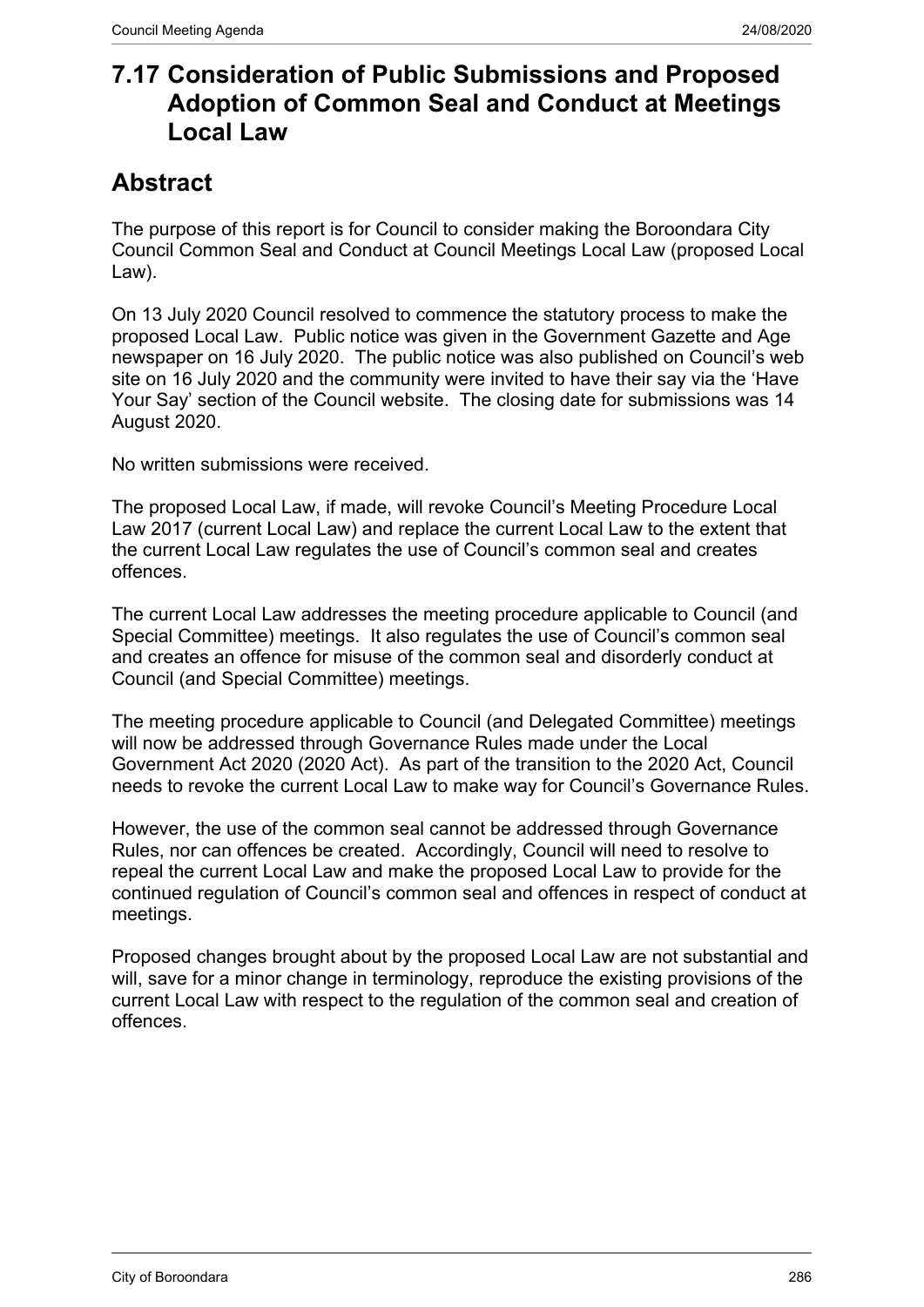## **Officers' recommendation**

That Council resolve to:

- 1. Having complied with the requirements of Section 119(2) of the Local Government Act 1989 (the Act) and having received no submissions under Section 223 of the Act to make the Boroondara City Council Common Seal and Conduct at Council Meetings Local Law (as annexed to the Minutes) in accordance with Sections 111 and 119 of the Act.
- 2. To affix the common seal to the Boroondara City Council Common Seal and Conduct at Council Meetings Local Law.
- 3. To give notice of the making of the Boroondara City Council Common Seal and Conduct at Council Meetings Local Law in the Victorian Government Gazette and a public notice in the Age newspaper in accordance with Section 119(3) of the Act.
- 4. Having made the Boroondara City Council Common Seal and Conduct at Council Meetings Local Law to send a copy to the Minister for Local Government in accordance with Section 119(4) of the Act.
- 5. Revoke Council's Meeting Procedure Local Law 2017 effective from 1 September 2020.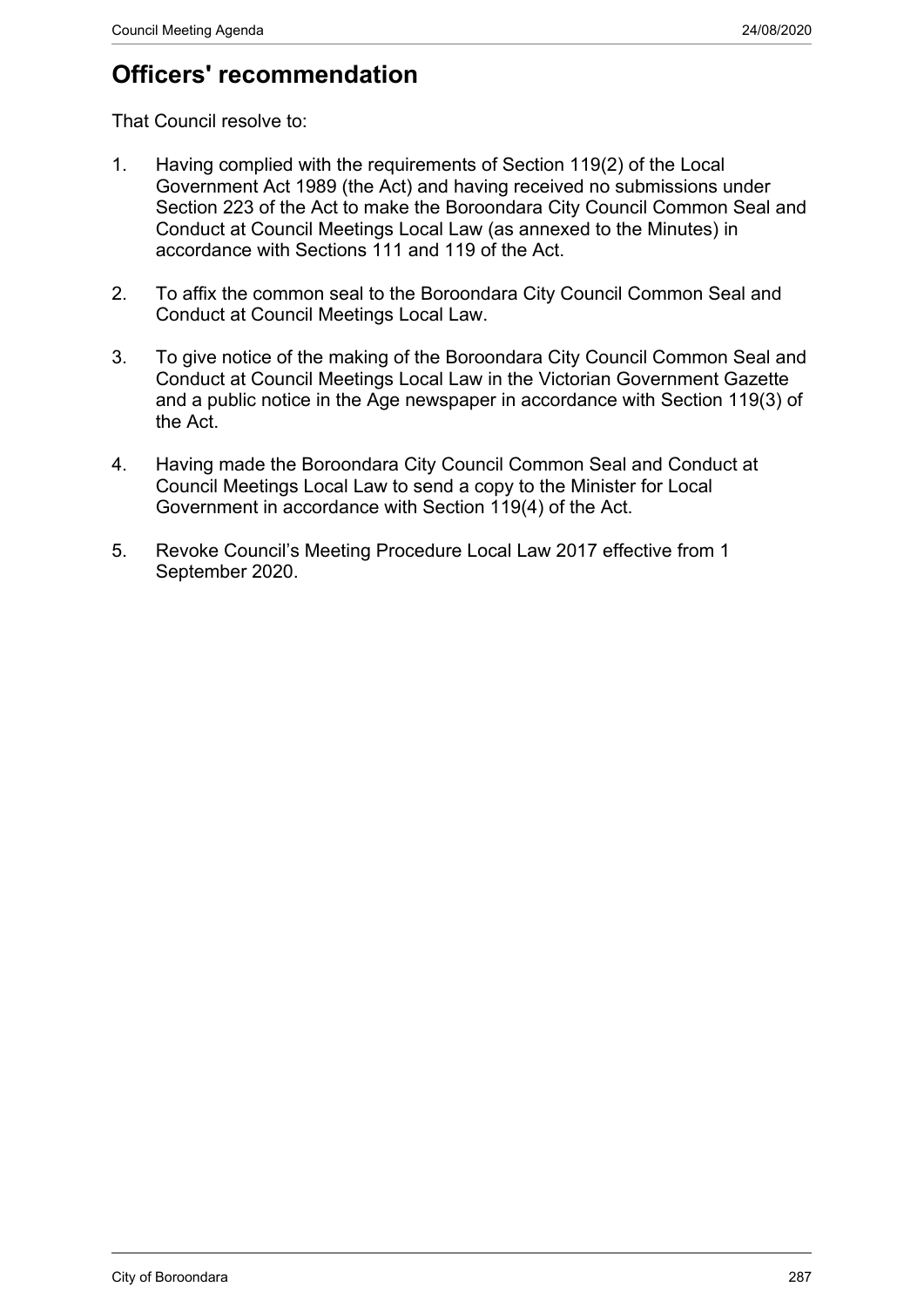## **Responsible director: David Thompson**

# **Governance**

## **1. Purpose**

The purpose of this report is for Council to consider making the Boroondara City Council Common Seal and Conduct at Council Meetings Local Law (proposed Local Law).

 $\_$  , and the set of the set of the set of the set of the set of the set of the set of the set of the set of the set of the set of the set of the set of the set of the set of the set of the set of the set of the set of th

### **2. Policy implications and relevance to community plan and council plan**

This report is consistent with the Council Plan 2017-21, in particular strategy 7.2, which states "*Ensure transparent decision making through open governance processes*".

It also supports Strategic Objective 7 of the Boroondara Community Plan 2017-27, to "*Ensure that ethical, financial and socially responsible decision making reflect community needs and are based on principles of accountability, transparency, responsiveness and consultation*".

### **3. Background**

Officers are proposing to make the Boroondara City Council Common Seal and Conduct at Meetings Local Law.

The proposed Local Law will revoke Council's Meeting Procedure Local Law 2017 (current Local Law) and replace the current Local Law to the extent that the current Local Law regulates the use of Council's common seal and creates offences.

The current Local Law addresses the meeting procedure applicable to Council (and Special Committee) meetings. It also regulates the use of Council's common seal and creates an offence for misuse of the common seal and disorderly conduct at Council (and Special Committee) meetings.

The meeting procedure applicable to Council (and Delegated Committee) meetings will now be addressed through Governance Rules made under the Local Government Act 2020 (2020 Act). As part of the transition to the 2020 Act, Council is revoking the current Local Law to make way for Council's Governance Rules.

However, the use of the common seal cannot be addressed through Governance Rules, nor can offences be created. Accordingly, Council will need to resolve to repeal the current Local Law and make the proposed Local Law to provide for the continued regulation of Council's common seal and offences in respect of conduct at meetings.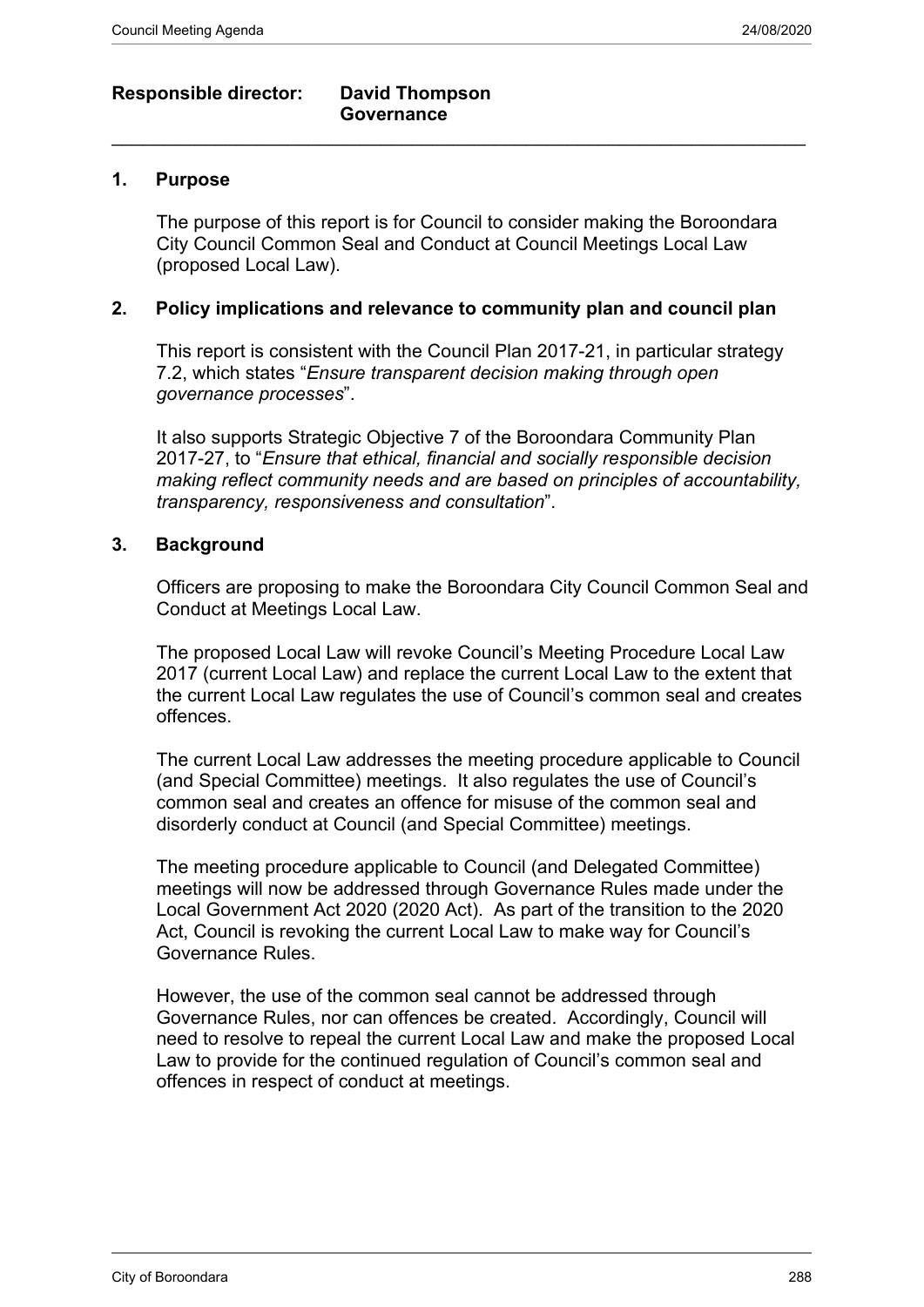## **4. Outline of key issues/options**

The purpose of the proposed Local Law is to:

- revoke the current Local Law:
- regulate the use of the common seal; and
- create offences relating to conduct at Council and Delegated Committee meetings.

The proposed Local Law will come into operation on 1 September 2020 and, unless it is revoked earlier, will expire 10 years after commencement.

On commencement of the proposed Local Law, the current Local Law will be revoked.

Proposed changes brought about by the proposed Local Law are not substantial and will, save for a minor change in terminology, reproduce the existing provisions of the current Local Law with respect to the regulation of the common seal and creation of offences.

The proposed Local Law has been reviewed by Council's lawyers who confirm that it complies with all regulatory requirements. A copy of the proposed Local Law is at **Attachment 1**.

## **5. Consultation/communication**

On 13 July 2020 Council resolved to begin the statutory process to make the proposed Local Law.

The Act requires 28 days public notice to be given about a proposed local law. Public notice was given in the Government Gazette and Age newspaper on 16 July 2020. The public notice was also published on Council's web site on 16 July 2020 and the community were also invited to have their say via the 'Have Your Say' section of the Council website. The closing date for submissions was 14 August 2020.

No written submissons were received.

If Council resolves to make the proposed Local Law the remaining steps required are:

- 1. Give notice to the community in the Government Gazette and Age newspaper.
- 2. Make the Boroondara City Council Common Seal and Conduct at Meetings Local Law available on Council's website and from customer service.
- 3. Send a copy of the local law to the Minister for Local Government.
- 4. Commencement of Boroondara City Council Common Seal and Conduct at Meetings Local Law on 1 September 2020.

## **6. Financial and resource implications**

The costs to make the proposed Local Law will be met within the current Governance operating budget and include the cost of Council officer time, legal advice and public notice.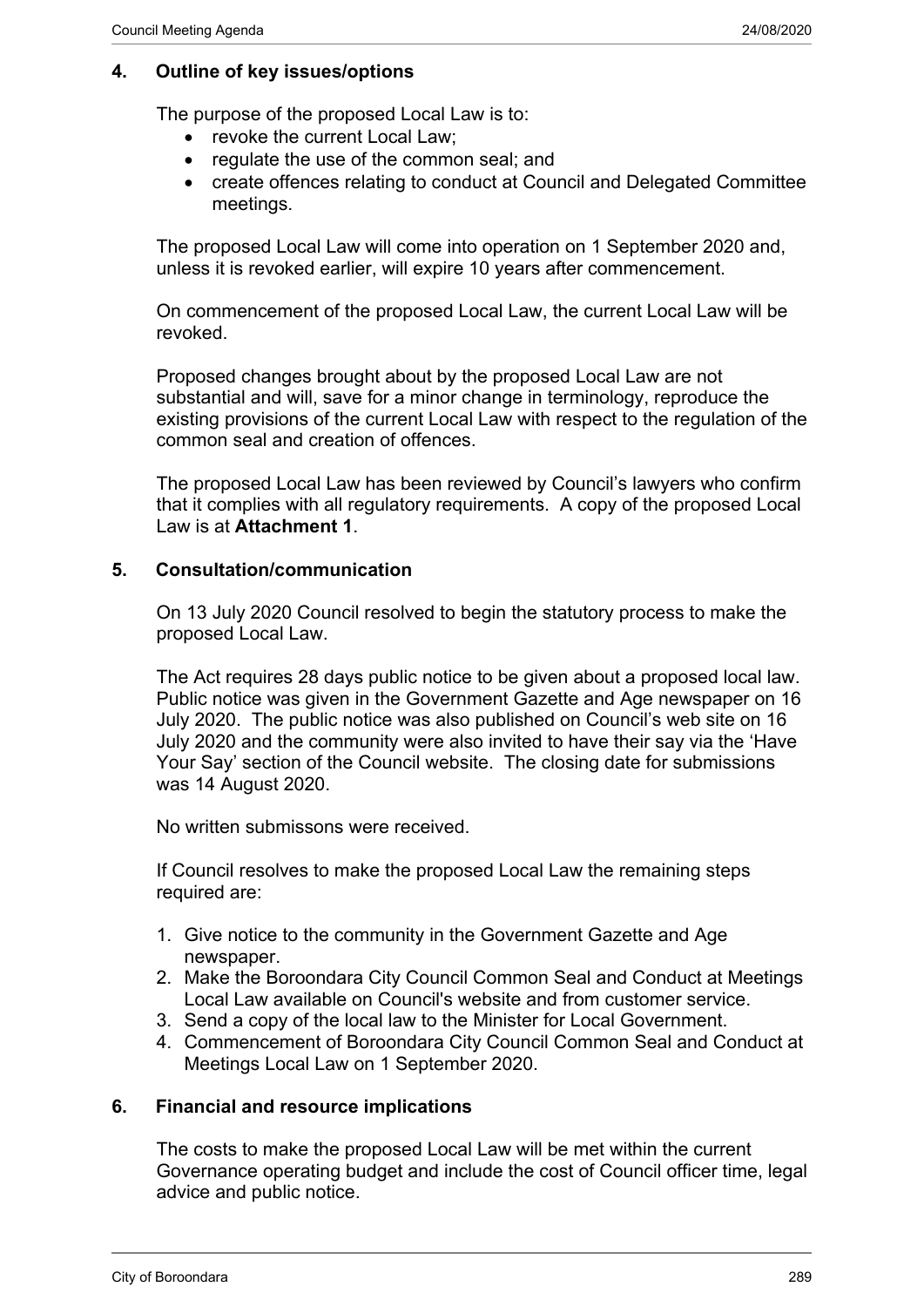## **7. Governance issues**

The officer involved in the preparation of this report has no conflict of interest.

The list of prescribed human rights contained in the Victorian Charter of Human Rights and Responsibilities has been reviewed in accordance with Council's Human Rights Compatibility Assessment Tool and it is considered the proposed actions contained in this report represent no breaches of, or infringements upon, those prescribed rights.

## **8. Social and environmental issues**

If Council resolves to make the Boroondara City Council Common Seal and Conduct at Council Meetings Local Law this will ensure Council continues to comply with its obligations under the 2020 Act.

The Boroondara City Council Common Seal and Conduct at Council Meetings Local Law will assist Council to ensure that decision making processes remain transparent and that high standards of integrity and accountability are maintained. This in turn reinforces public confidence in Council's ability to ensure good corporate governance within the municipality.

**Manager & Report officer:** David Thompson, Governance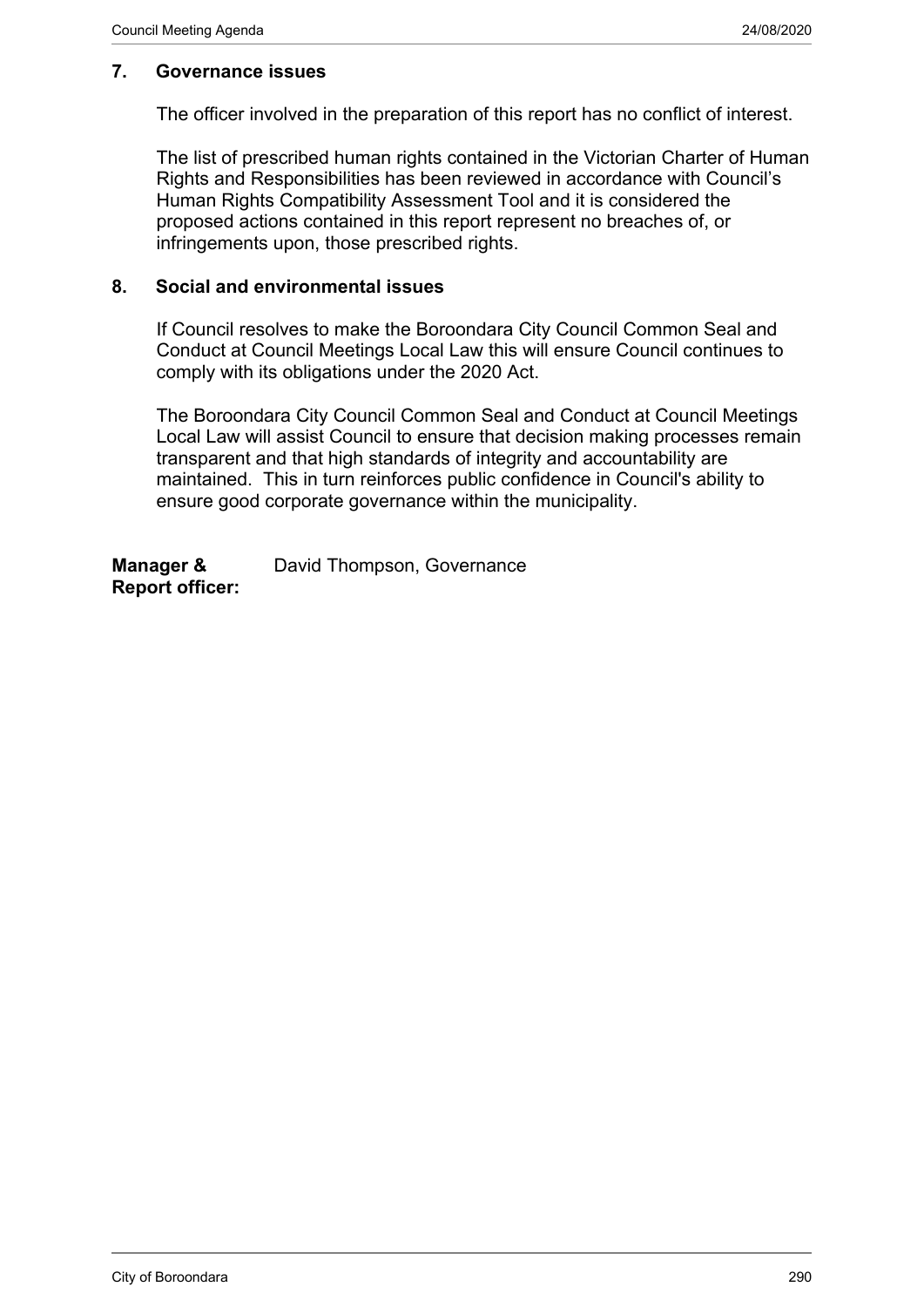

## **BOROONDARA CITY COUNCIL**

## **COMMON SEAL AND CONDUCT AT MEETINGS LOCAL LAW**

**Date Resolved By Council** 

**Commencement Date:** 1 September 2020

**Responsible Directorate: Chief Executive Office** 

**Revocation Date:** 1 September 2030

Common Seal and Conduct at Meetings Local Law **<b>Example 2** Of 5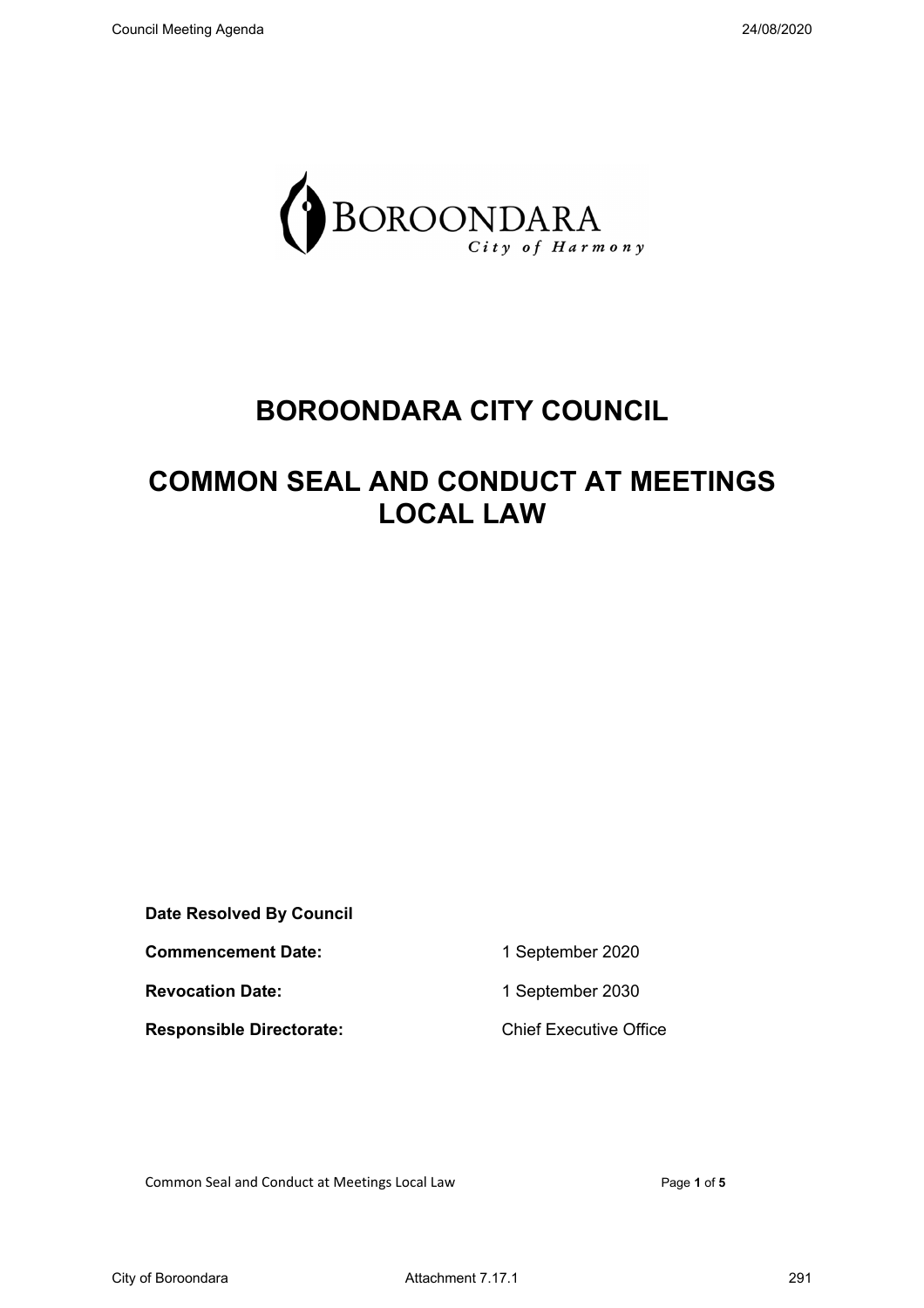## **TABLE OF CONTENTS**

| 1 <sub>1</sub>                   |  |  |
|----------------------------------|--|--|
| 2.                               |  |  |
| 3.                               |  |  |
| 4.                               |  |  |
| 5.                               |  |  |
| 6.                               |  |  |
|                                  |  |  |
| $7 \quad \overline{\phantom{1}}$ |  |  |
|                                  |  |  |
| 8.                               |  |  |

Common Seal and Conduct at Meetings Local Law

Page 2 of 5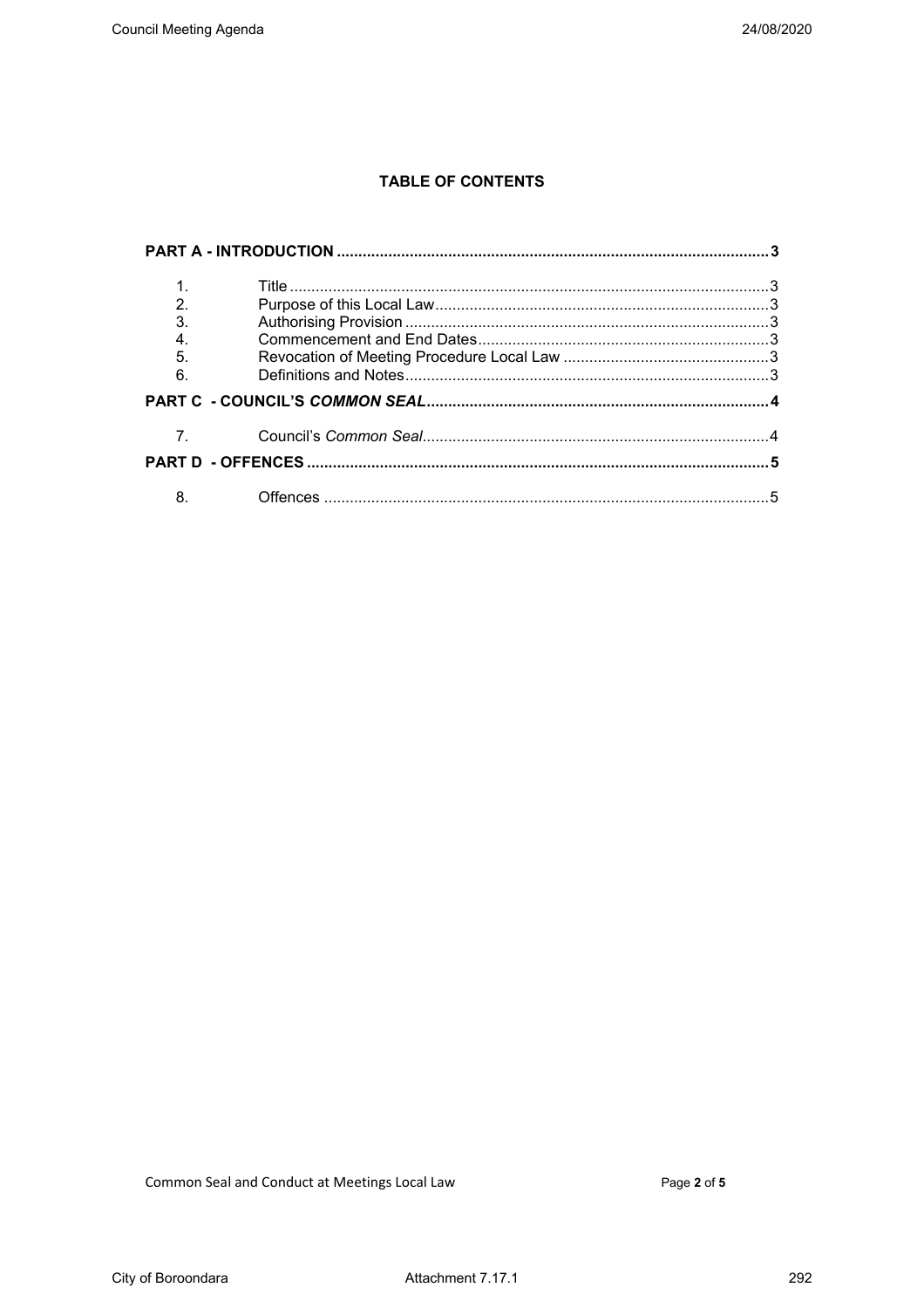### **PART A - INTRODUCTION**

#### **1. Title**

This Local Law will be known as the Boroondara City Council, "Common Seal and Conduct at Meetings Local Law".

#### **2. Purpose of this Local Law**

The purpose of this Local Law is to:

- 2.1 revoke Council's Meeting Procedure Local Law 2017;
- 2.2 regulate the use of the *common seal*;
- 2.3 prohibit unauthorised use of the *common seal* or any device resembling the *common seal*; and
- 2.4 create offences relating to conduct at *meetings*.

### **3. Authorising Provision**

This Local Law is made under section 14 of the *Local Government Act 2020* and section 111(1) of the *Local Government Act 1989*.

#### **4. Commencement and End Dates**

This Local Law:

- 4.1 commences on 1 September 2020 and operates throughout the *municipal district*; and
- 4.2 ends on the  $10<sup>th</sup>$  anniversary of the day on which it commenced operation, unless revoked earlier by Council.

### **5. Revocation of Meeting Procedure Local Law**

On the commencement of this Local Law, Council's Meeting Procedure Local Law 2017 is revoked.

#### **6. Definitions and Notes**

6.1 In this Local Law:

"*Act*" means the *Local Government Act 2020*;

"*Chairperson*" means the *Chairperson* of a *meeting* and includes an acting, a temporary and a substitute *Chairperson*;

"*Chief Executive Officer*" means the Chief Executive Officer of *Council* or the person acting in or performing the position *Chief Executive Officer*;

"*common seal*" means the common seal of *Council*;

"*Council*" means Boroondara City Council;

Common Seal and Conduct at Meetings Local Law Page **3** of **5**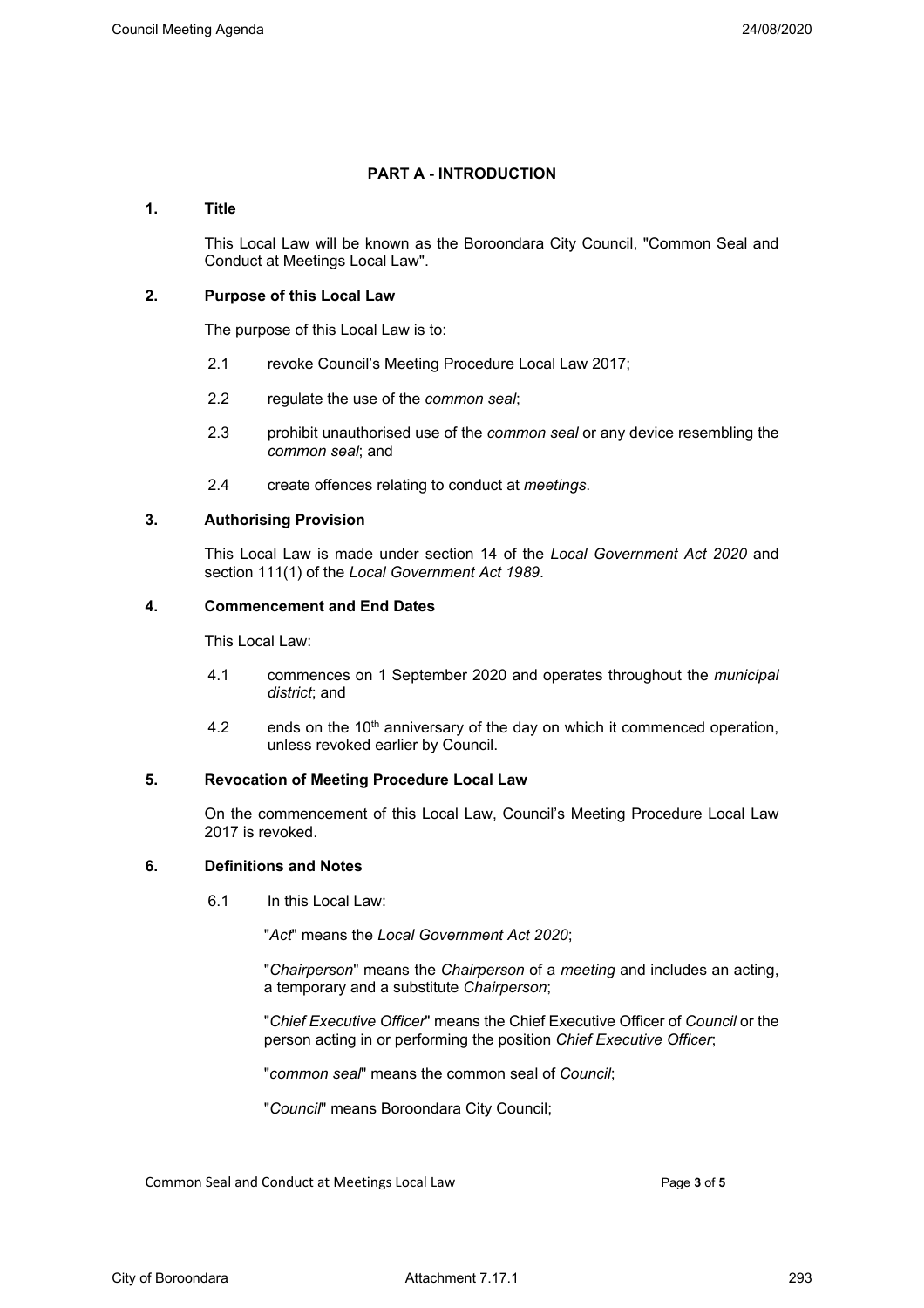"*Council Officer*" means a person appointed by the *Chief Executive Officer* as a member of Council staff, for the duration of their appointment;

"*Delegated Committee*" means a delegated committee established under section 63 of the Act;

"*Director*" means a *Council Officer* appointed by the *Chief Executive Officer*  to Council's Executive Leadership Team, for the duration of that appointment;

"*Mayor*" means the Mayor of *Council*;

"*meeting*" means a properly constituted meeting of *Council* or a *Delegated Committee;*

"*municipal district*" means the municipal district of *Council*;

"*offence*" means an act or default contrary to this Local Law; and

"*penalty units*" mean penalty units has the same meaning as in section 110 of the *Sentencing Act 1991*.

6.2 Introductions to Parts, headings and notes are explanatory notes and do not form part of this Local Law. They are provided to assist understanding.

#### **PART C - COUNCIL'S** *COMMON SEAL*

**Introduction:** The *common seal* is a device which formally and solemnly records the collective will of *Council*. The provisions in this Part are designed to protect the integrity of the *common seal*, and describe when it may be affixed to a document.

#### **7. Council's** *Common Seal*

- 7.1 The *Chief Executive Officer* must ensure the security of the *common seal* at all times.
- 7.2 The *common seal* may only be used with the authority of *Council* or the *Chief Executive Officer exercising* a relevant delegation*.*
- 7.3 Unless *Council* resolves otherwise, the affixing of the *common seal* to any document must be attested to by the signatures of both:
	- 7.3.1 the *Mayor* and the *Chief Executive Officer*;
	- 7.3.2 in the absence of the *Mayor*, by one Councillor and the *Chief Executive Officer*; or
	- 7.3.3 where the document relates to a matter in which the *Chief Executive Officer* has an interest, by one *Councillor* and a *Director*.
- 7.4 A person must not use the *common seal* or any device resembling the *common seal* without the authority of *Council* or *the Chief Executive Officer*.

#### **Penalty: 5** *penalty units*

Common Seal and Conduct at Meetings Local Law Page **4** of **5**